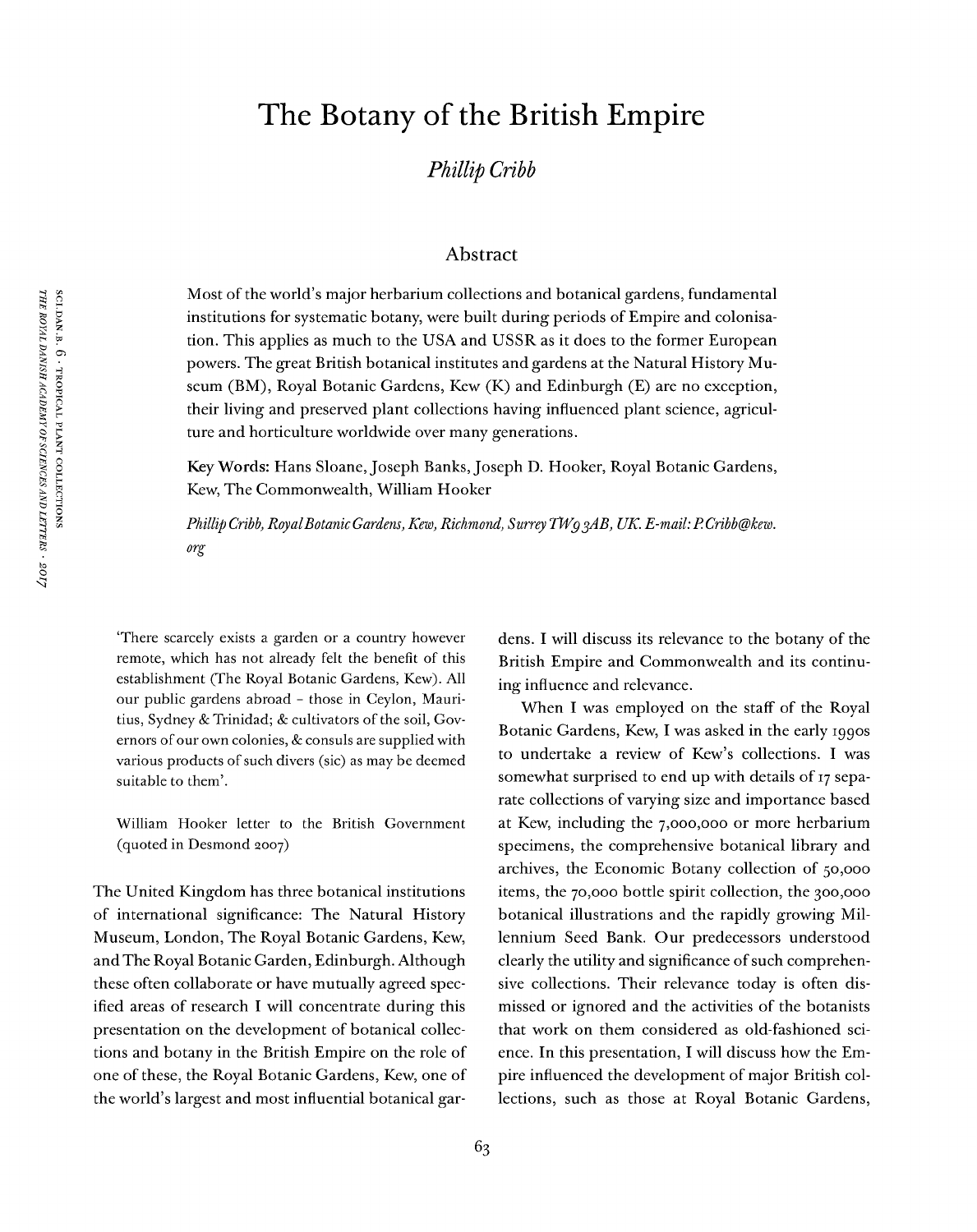Kew, and how those collections influenced the Empire. I will then consider the significance of those collections for botanical science today.

Botany and its associated collections came to England somewhat later than their development in continental Europe. Broadly the rise and development of botany can be considered through four periods. Its origins lie in the Renaissance in the  $16<sup>th</sup>$  century, it was driven forward during the Enlightenment of the  $17<sup>th</sup>$ and 18<sup>th</sup> centuries, transformed into a full-blown science during the days of Empire and invigorated by the technical developments associated with computing and the discovery of how to use DNA for taxonomic and other studies since the 1960s, a period that coincided with the loss of Empire and rise of the less formal associations of Commonwealth and European Union.

# The Rise of Botany and Botanic Gardens in Britain

William Turner (1508-1568) was the author of *A new Herball* (Turner 1551-1568), the first herbal published in England. He studied in Italy and travelled widely on the Continent where he came under the influence of Guillaume Rondelet (1507-1566) in Montpellier. Rondelet had been a student of Luca Ghini (1490- 1556), the first to prepare books of pressed plants (herbaria) to aid identification (see Friis 2017). Botanic gardens and their collections arose originally from man's need for useful plants. In the European tradition, apothecaries' gardens were places where simples, plants with medicinal or supposed medicinal properties, were cultivated for use. In Britain, the first botanic garden, where plants with medicinal properties could be studied, was founded in 1621 at Oxford University. It was followed in 1670 by the Royal Botanic Garden, Edinburgh and, in 1673, by the Chelsea Physic Garden, established by the Society of Apothecaries. This was a period of rapid change in the country. The Tudor dynasty had challenged the established European power of the French and Spanish with trading companies and piracy. By the early  $17<sup>th</sup>$  century England had a foothold in the Caribbean, on the eastern seaboard of North America while the Honourable East India Company was establishing a presence in the Indian subcontinent. Exotic plants flowed into England from around the world. In many ways, some of these, such as coffee, tea, potatoes, maize and cocoa had a greater long-term impact on the world than the desired spices and gold for which many of the adventurers set sail. These were grown in botanic gardens prior to being cultivated on a wider scale.

# Cabinets of Curiosity and the Rise of Horticulture

The increasing wealth of England as a trading nation in the  $16<sup>th</sup>$  and early  $17<sup>th</sup>$  centuries provided the funds and leisure time for the development of gardens for royalty, the aristocracy and the landed gentry. John Tradescant (c.  $1570 - 1638$ ) was one of the first to appreciate the potential for servicing this growing market. He began his career as head gardener to Robert Cecil, Ist Earl of Salisbury at Hatfield House, who sent him to the Low Countries for fruit trees from 1610 to 1611. He was kept on by Robert's son William, to develop gardens at the family's London house, Salisbury House. He then designed gardens on the site of St Augustine's Abbey for Edward Lord Wotton in 1615-1623.

Later, Tradescant became gardener to the royal favourite George Villiers, Ist Duke of Buckingham, remodelling his gardens at New Hall, Essex and at Burley-on-the-Hill, Rutland. In 1618, Tradescant travelled to the Nikolo-Korelsky Monastery in Arctic Russia (his own account of the expedition survives in his collection). Then, in 1620, he travelled to the Levant and to Algiers during an expedition against the Barbary pirates, returned to the Low Countries on Buckingham's behalf in 1624, and finally went to Paris and (as an engineer for the ill-fated siege of La Rochelle) the Ile de Rhé with Buckingham. After Buckingham's assassination in 1628, he was then engaged in 1630 by the king to be Keeper of his Majesty's Gardens, Vines, and Silkworms at his queen's Oatlands Palace in Surrey.

On all his trips he collected seeds and bulbs everywhere and assembled a collection of curiosities of nat-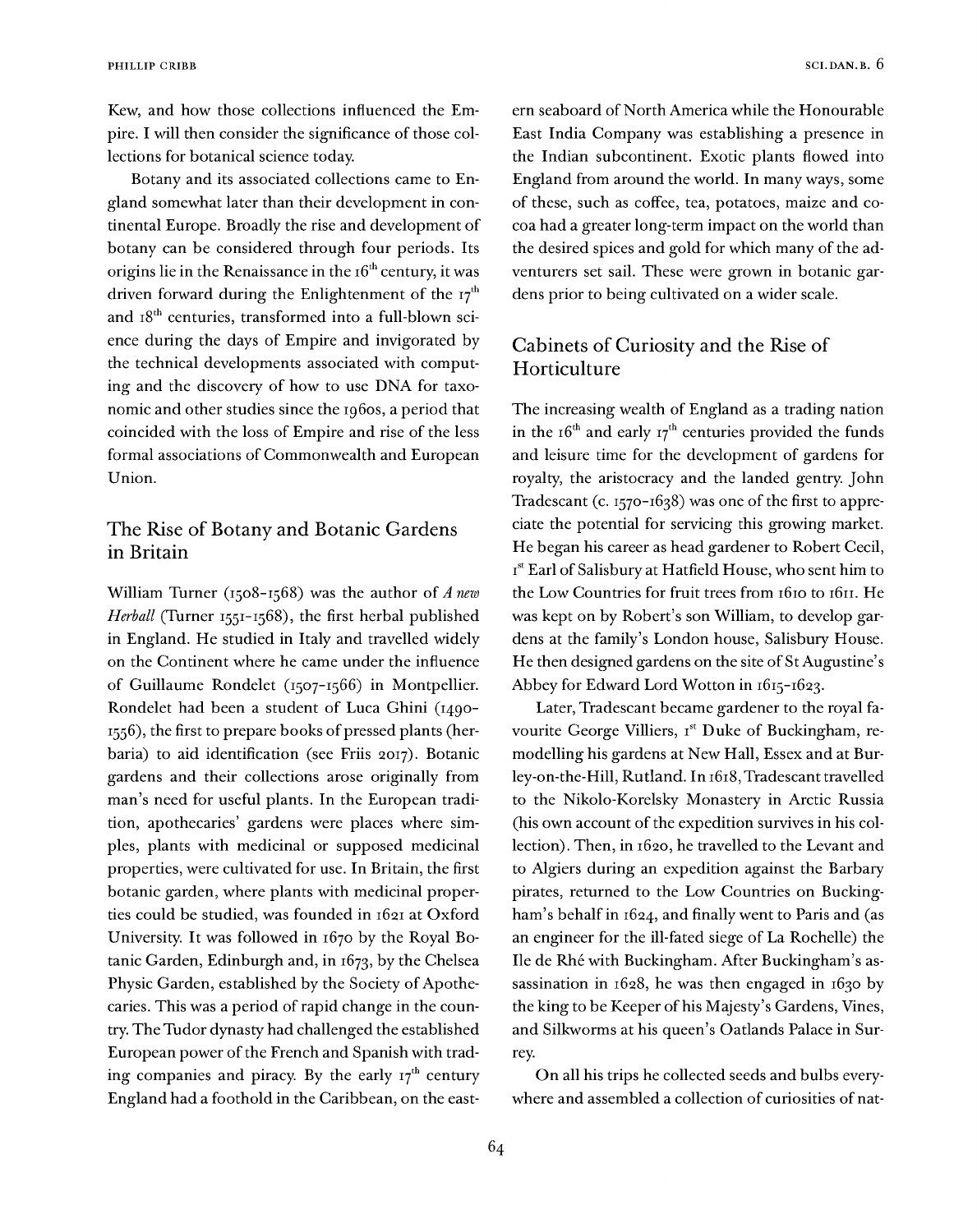ural history and ethnography which he housed in a large house, 'The Ark,' in Lambeth, London. The Ark was a 'Cabinet of Curiosity', a collection of rare and strange objects, that became the first museum open to the public in England (the *Musaeum Iradescantianum* now forms part of the Ashmolean Museum at Oxford). He also gathered specimens through American colonists, including his friend John Smith (1581-1631). From their botanical garden in Lambeth, on the south bank of the Thames, he and his son, John (1608-1662), who later made two expeditions to North America, introduced many plants into English gardens that have become part of the modern gardener's repertory.

### Sir Hans Sloane and the Foundation of the British Museum

Sir Hans Sloane (1660-1753) was one of the most influential of those who followed in the Tradescant tradition of collecting curiosities (De Beer 1953; Mac-Gregor 1994). In his youth, he collected objects of natural history and other curiosities which led him to study medicine in London. Following a period in France he returned with a considerable collection of plants and other curiosities, of which the former were sent to Ray and utilised by him for his *History ofPlants.*

He was elected to the Royal Society in 1685 and a fellow of the College of Physicians in 1687. The same year he went to Jamaica aboard HMS Assistance as physician in the suite of the new Governor of Jamaica, the Duke of Albemarle. In fifteen months there; he collected about 800 new species of plants, which he catalogued and published as a work in two volumes *A Voyage to Madera, Barbados, Nieves, St Christopher andJamaica* (Sloane 1707-1725). Sloane encountered cocoa while he was in Jamaica and devised a means of mixing it with milk to make it more pleasant. When he returned to England, he brought his chocolate recipe back with him where it was initially manufactured and sold by apothecaries as a medicine.

His practice as a physician among royalty and the upper classes was large, fashionable and lucrative and, in 1716, he was created a baronet, making him the first medical practitioner to receive a hereditary title.

In <sup>1719</sup> he became president of the Royal College of Physicians, holding the office for sixteen years. In 1722, he was appointed physician-general to the army, and in <sup>1727</sup> first physician to George II. In 1727 he succeeded Sir Isaac Newton as president of the Royal Society; he retired from it at the age of eighty. He was a founding governor of London's Foundling Hospital, the nation's first institution to care for abandoned children.

Sloane purchased the manor of Chelsea in 1712, provided the grounds for the Chelsea Physic Garden. When Sloane retired in 1741, his library and cabinet of curiosities had grown to be of unique value and included the extensive natural history collections of Engelbert Kaempfer's from Japan, William Dampier's from NW Australia (made 70 years before Banks reached the continent), and Mark Catesby's from Florida and the Carolinas and also those of William Courten, Cardinal Filippo Antonio Gualterio, James Petiver, Nehemiah Grew, Leonard Plukenet, Mary Summerset, the Duchess of Beaufort, the rev. Adam Buddle, Paul Hermann, Franz Kiggelaer and Herman Boerhaave.

He bequeathed his collections to the nation and, together with George H's royal library, it was opened to the public at Bloomsbury as the British Museum in 1759. His Natural History collections were later to become the foundation for the Natural History Museum (MacGregor 1994).

# SirJoseph Banks and the Rise of the Royal Botanic Gardens, Kew

Sir Joseph Banks (1743-1820) was the critical link between Enlightenment figures, such as Sloane, and the recognition of the strategic importance of plants for the nation that eventually led to the establishment of a national botanic garden at Kew (Gasgoigne 1998). As a wealthy and enthusiastic young man seeking adventure and sponsored by the Admiralty but largely self-funded, he accompanied Captain James Cook on his round-the-world voyage in 1768-1771. On his return he was feted and became a confident of King George III whose estate at Kew had been established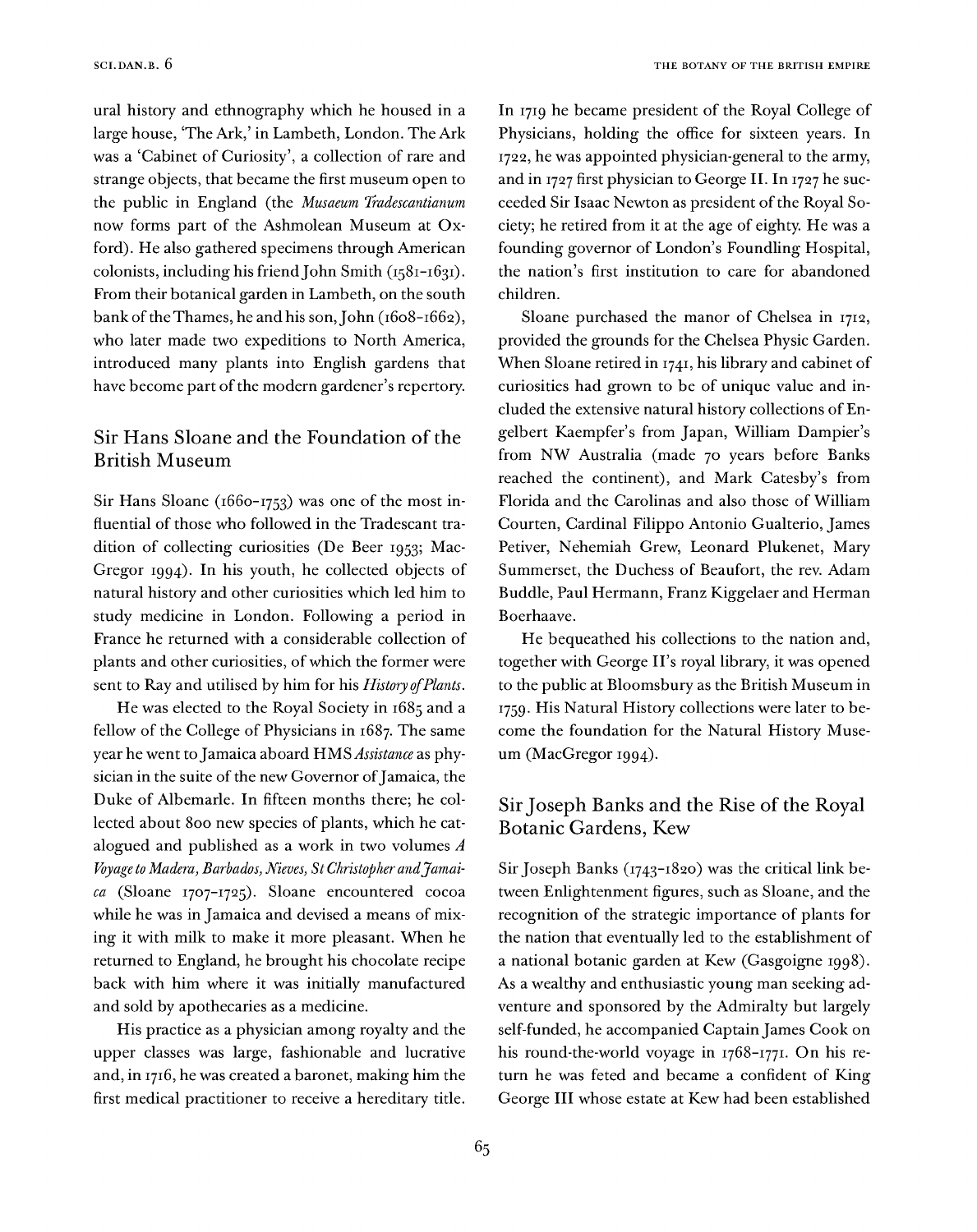as a botanic garden by his mother Princess Augusta with the help of Lord Bute. By 1773, Banks had become the unofficial director of the garden, a position that was formalised in 1797. Banks dispatched explorers and botanists to many parts of the world, and through his efforts Kew Gardens became arguably the pre-eminent botanical gardens in the world, with many species being introduced to Europe through them and through the Chelsea Physic Garden and their head gardener John Fairbairn. Banks directly fostered several famous voyages, including that of George Vancouver to the Northwest Pacific, and William Bligh's voyages to transplant breadfruit from the South Pacific to the Caribbean islands. He also chose Allan Cunningham for voyages to Brazil and the north and northwest coasts of Australia to collect specimens. The Royal gardener and botanist at Kew, William Aiton published in 1789 a catalogue in three volumes of the plants grown in the gardens at Kew, *Hortus Kewensis* (Aiton 1789). The second and nearly twice as large edition of this work was edited and much augmented by William Aiton's son, William Townsend Aiton (Aiton & Aiton 1810-1813) and listed plants from Australia (c. 300 species), South America (c. 260 spp.), Siberia (c. 220 spp.), and China (c. 120 spp.).

Banks was also instrumental in the colonisation of the east coast of Australia, giving glowing reports of its potential to the government who were looking for places to site penal colonies after the loss of North America during the War of Independence. Increasingly, Banks influenced the development of the botany and agriculture of the Empire through his numerous contacts in government and science, particularly through his role as President of the Royal Society. He actively supported existing botanic gardens in the colonies and campaigned for new ones (Desmond 2007).

During the reign of King George III, the East India Company established botanic gardens in India at Samalkot and Calcutta specifically to learn about native plants and to experiment with species suitable for cultivation there (see Sanjappa & Venu 2017). Initially the interest was in the culture of spices, such as nutmeg, pepper, cinnamon and cardamom, but the rich flora of the region sparked considerable local collecting and botanical expeditions. William Roxburgh (1751-1815), Nathaniel Wallich (1786-1865) and William Griffith (1810-1845), the first three superintendents of the Calcutta Botanic Garden were all pioneering collectors. Roxburgh established the first Indian herbarium and an associated collection of watercolour paintings of native plants drawn by local artists, Wallich made the first collections in Nepal, while Griffith ventured into Afghanistan in the First Afghan War, Bhutan with the first diplomatic embassy and Burma. Their collections form a large part of the herbarium of the East India Company which came to England in 1837 before being split into a set for Calcutta and another that eventually came to Kew at the beginning of the  $20<sup>th</sup>$  century. It forms the basis for the botany of the Indian Subcontinent (de Candolle & Radcliffe-Smith 1981; Desmond 1992).

At this time, horticulture began to realise the potential of tropical plants and the Empire provided easy access. The nursery of Messrs Conrad Loddiges of Hackney, which flourished from <sup>1771</sup> until 1852, pioneered growing tropical plants for commercial horticulture. For example, it received plants from the professional collector Hugh Cuming (1771-1865) from the Philippines (Dance 1980). Cuming also sent many of his plant collections to William Hooker at Kew. Loddiges' example was followed by Messrs Low & Co of Upper Clapton, another London nursery, and soon afterwards by many other nurseries, notably Messrs James Veitch & Sons of Chelsea and Exeter, and Messrs Fredk. Sander & Sons of St Albans. Orchids were a particular focus for many of the collectors. Many of the finest plants to be introduced ended up at Kew and the link between Kew and horticulture continues to the present day.

One of Banks's greatest protégés was Robert Brown (1773-1858) whom he sponsored to join HMS Investigator as botanist on Matthew Flinders' circumnavigation of Australia (Mabberley 1985). There he collaborated with Ferdinand Bauer, the great botanical illustrator, and Peter Good, a gardener from Kew. Brown collected 3400 species in Australia, of which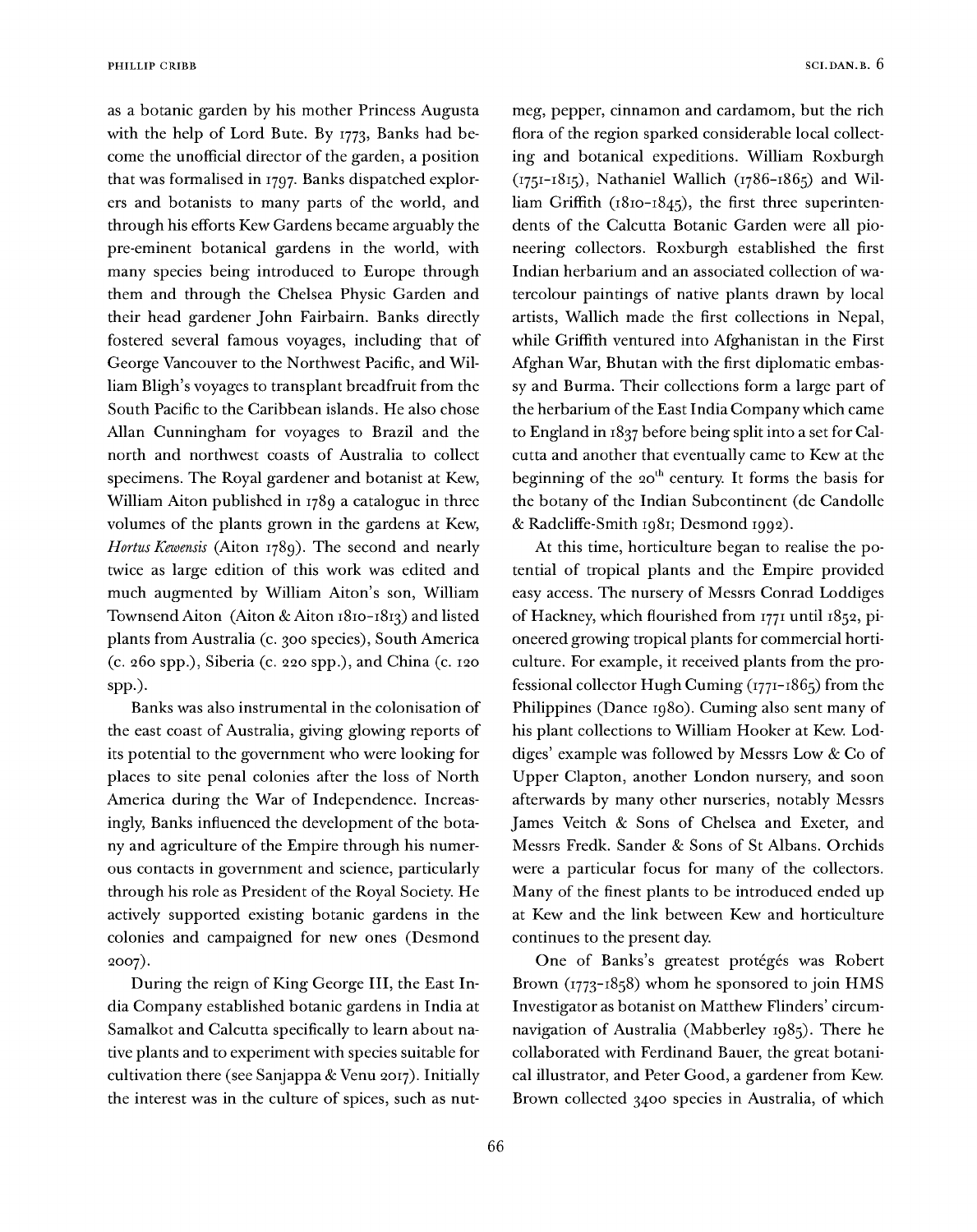some 2000 were new to science and were published in his *Prodromus FloraeNovae Hollandiae* (1810), considered now as the basis for the botany of the continent. Brown became Banks' librarian in 1810 and was bequeathed his collection and library on Banks' death. Brown, in turn, gave them to the British Museum (Natural History) where he worked for the rest of his life.

#### The Hookers at Kew

The death of Banks coincided with a loss of interest by the Royal family in Kew. By 1838, concern about the state of Kew and its future led to the government commissioning John Lindley (1799-1865) and Joseph Paxton to prepare a report on the state of the garden and its future. The report strongly recommended that Kew should assume a role as 'an efficient institution for the promotion of botanical science throughout the Empire'. After some delay, William Hooker (1785- 1865) was appointed as the first director of the Royal Botanic Gardens, Kew, under its new government patronage. It proved an inspiring choice. Hooker had already established a network of correspondents during his time as Professor of Botany at Glasgow. Notable amongst these was George Bentham (1800- 1884) who started working at Kew in 1854 when he presented his herbarium and library to the Gardens. Hooker followed in Banks's footsteps, training gardeners and botanists and recommended the best for service in colonial gardens in Ceylon, India, Singapore, Australia, the West Indies, and Canada. Amongst others, Walter Hill was recommended for Brisbane, William Purdie for Trinidad and George Gardner for Ceylon. This network was then used to transfer exotic plants, both showy and useful ones, around the world, most notably to develop crops to enhance trade. A notably successful collaboration involved British diplomats who received instructions from Hooker to collect plants and plant products for Kew's economic botany collections. Two remarkable examples are the collections of rare hand-made paper collected in Japan by Harry Parkes from 1869-1871 (Uyama 2006) and Japanese lacquer and lacquer-ware

assembled by John Quin in 1882 (Prendergast *et al.* 2001).

Kew received preserved collections from many officially sponsored expeditions. The Zambezi Expedition (1858-1864), led by David Livingstone and funded by the British Foreign Office, set out to ascertain whether the Zambezi was navigable in its whole length and to catalogue its natural resources in order to identify raw materials for British industry and to promote commercial markets and civilization to supplant the slave trade. Livingstone was accompanied by John Kirk, Charles Meller, Thomas Baines, Richard Thornton and Charles Livingstone. Kirk and Meller's collections came to Kew. At the same time John Hanning Speke (1827-1864) and James Augustus Grant (1827-1892) set out on a Royal Geographical Society sponsored expedition to determine the source of the Nile. Grant's collection also came to Kew.

On the elder Hooker's death in 1865, the directorship passed to his son Joseph (1817-1911), an eminent botanist in his own right. He had already travelled as surgeon botanist on HMS Erebus on James Ross's Antarctic expedition from 1839-1843. The expedition circumnavigated the southern ocean, visiting Tierra del Fuego, Tasmania, New Zealand and a number of other sub-Antarctic islands. From 1847-1851 he explored the Himalayas of Sikkim and north-east India, introducing amongst others, several species of rhododendron to British gardens, starting a horticultural craze for them. Hooker continued his father's development of Kew as a major botanical institute and also sponsored botanic gardens, botanists and collectors around the Empire. By now, a number of colonists were making systematic collections of plants for Kew and their own newly established botanic gardens. Hooker provided the British Government with advice and recommended staff for the overseas gardens (Desmond 2007). Kew provided an efficient identification service, sending back identifications that could be applied to the specimen retained in country and allowing local botanists to identify native plants accurately. Thus, botanic gardens and collections of accurately identified living and preserved specimens grew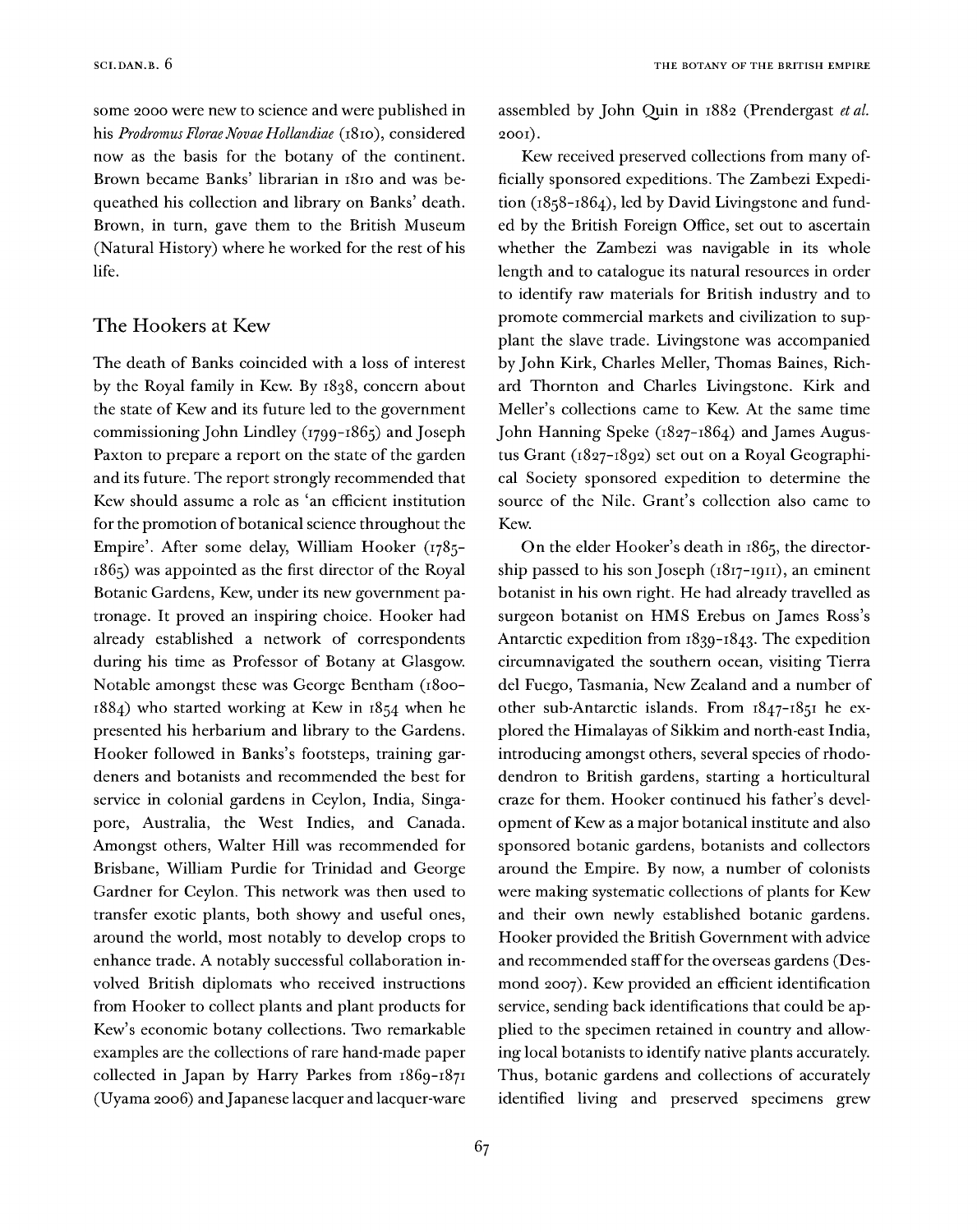throughout the Empire with Kew directors and staff exercising a continuing influence over many decades.

At this time, two of the best-known examples of the encouragement of colonial agriculture are the collection of rubber and quinine from the Americas to the Old World. Richard Spruce (1817-1893) left England in 1849 and spent <sup>15</sup> years collecting over 30,000 specimens in the Amazon and Andes. His main set came to Kew along with seeds of quinine *(Cinchona* spp.) from the Ecuadorian Andes. Successfully grown at Kew, plants were rapidly despatched to Ceylon, India and elsewhere in the Far East where plantations were established. Quinine protected millions from malaria in the succeeding decades. Henry Wickham (1846-1928) is a more controversial character, often unjustly accused of bio-piracy. He sent seeds of rubber *(Heveabrasiliensis* Muell.Arg. ) to Kew in 1876 from Santarem region of Brazil. Kew sent the germinated seedlings to gardens in the Far East. The establishment of successful rubber plantations was largely down to the enthusiasm of Henry Ridley (1855-1956), then director of the Singapore Botanic Garden and his good relations with Chinese plantation owners in Malaya.

In parallel with Kew sending out its own collectors and expeditions and encouraging locally based botanical collection in the British Empire, the Hookers used their extensive network of contacts in Europe and North America to build up collections from regions outside the Empire. The significance of sharing collections was emphasised when the Berlin and Philippines herbaria were destroyed during the Second World War. Fortunately, duplicates sent by them can be found in other herbaria, including Kew.

#### In-country Collectors

Kew and its associated herbaria and gardens continued to benefit from collections from the Empire. One of the most fruitful networks was that set up by Edgar Milne-Redhead, the Kew Herbarium's deputy keeper, at the end of the Second World War. He encouraged the colonial civil servants, medics, farmers and missionaries (or more specifically their wives) in tropical Africa to collect systematically for Kew. Large collections resulted from west, east and south-central Africa. Ladies, such as Marjorie Tweedie on Mt Elgon and Helen Faulkner in Tanga, Tanzania (then Tanganyika) made extensive herbarium collections and produced scrapbooks full of beautiful watercolour drawings of them. The latter are now in Kew's archives. *Upland Kenya Wildflowers* (Agnew 1974) was illustrated by Marjorie Tweedie's drawings. The most remarkable of Milne-Redhead's team was Mary Richards (1885-1977) who first visited Africa at the age of 65 and proceeded to collect 35,000 numbers in Tanganyika (Tanzania) and Northern Rhodesia (Zambia), including large numbers of novelties.

#### The Commonwealth

The Second World War proved a watershed for the British Empire with many countries acquiring independence in its wake, beginning with India and Pakistan in 1947 and most of the remainder the Empire during the 1960s. However, the existing links were fostered by the creation of the British Commonwealth, which most of the newly independent nations joined. Three countries, Australia, India and South Africa sent liaison botanists to Kew to deal with requests from their fellow countrymen. The Australian liaison botanists stayed a year, whereas the Indian and South Africans stayed three years at Kew. Most of them were young scientists who, upon returning home, rose to senior and influential positions in their own institutes. Research on the floras of Commonwealth countries continued at Kew with an increasing input from in-country botanists. The tropical African floras, such as the *Flora ofTropical EastAfrica* and *Flora Zambesiaca,* were written as regional monographs, greatly enhancing their scientific value and longevity. Increasingly, Kew has contributed to extra-Commonwealth floristics, notably in tropical Africa, South America, and China, both as authors and as editors of floristic accounts and relevant monographs.

Monographic work and revisions were also encouraged, many leading to doctoral thesis for Kew and Commonwealth botanists. I would like to high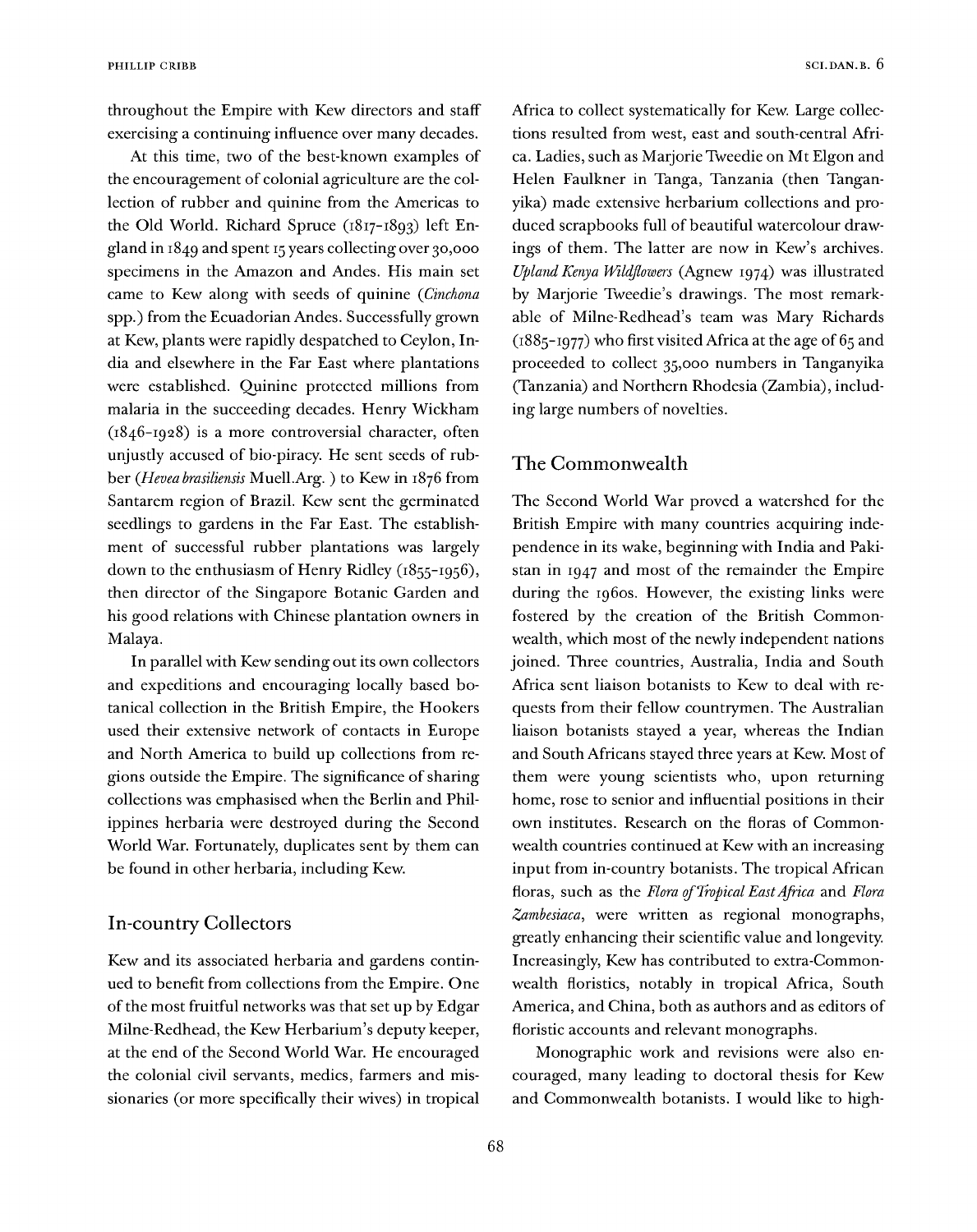light the series of monographs of monocotyledon families that have been produced in recent years, including *Genera Graminum* (Clayton & Renvoize 1999), *Genera Palmarum* (Dransfield *el al.* 2008), *Genera Aracearum* (Mayo *et al.* 1997) and *Genera Orchidacearum* (Pridgeon *et al.* 1995-2014). Each involved Kew staff, often as coordinators, editors and authors, but nearly all of them also involved a network of contributors from around the world. In the case of the last, 180 scientists contributed to its success. These monographs now provide the basis for future research and will hopefully inspire young scientists to enter the profession. When I started to work on orchids at Kew in the early 1970s I would have given my eye-teeth to have had a synopsis like *Genera Orchidacearum* as a starting point for my life's work.

Alongside the floristic and monographic work, Kew continued to produce important databases and tools for the botanical community, notably *Index Kewensis* (originally funded by a bequest from Charles Darwin) that has now transmogrified into IPNI (The International Plant Names Index), the *Authors ofPlant Names* (Brummitt & Powell 1992) and others. Staff members also contribute to many international projects for the botanical community, an increasing number now that the world-wide web is so accessible.

Kew started as an institute to deal with the economic plants of the Empire and its economic botany collections continue to be relevant and a source of significant research and development programmes. The Plantas do Norde-Este (PNE) project that sought to bring high-quality plant information and techniques to local communities in the nine states in the arid and impoverished north-east of Brazil is a fine example of how botany can catalyse development. Seed money from Shell and the UK's Overseas Development Ministry brought together institutes in the region and local Non-Governmental Organisations (NGOs) to provide information (from Kew's SEPASAL database of useful plants of arid lands), techniques and seed sources (from the Millennium Seed Bank) to solve local problems, such as fuel wood deficiency, control of goat grazing, increasing honey yields and living pharmacies to local communities. Kew's participation act-

69

ed as a catalyst for the institutes to collaborate and credibility to the project in the eyes of government in Brazil. The project is now funded in-country and continues its successful path.

Kew, Edinburgh and the Natural History Museum each have long-established relationship with British and foreign universities, running specialist courses and co-supervising students at various levels up to post-doctoral level. Training and technology transfer to sister institutions around the world has been a major element of the work of these institutes and remains a high priority.

Perhaps the most important developments of the late 20<sup>th</sup> century for systematic botany were the discovery of the structure of the DNA molecule by Watson and Crick in the 1950s, the increasing use of DNA sequences as taxonomic markers in the 1950s and onwards and the development of powerful computers that started in the Second World War but gained incredible momentum from the 1970s onwards. These have energised botanists and have brought the botanical community together and made possible collaborative approaches that could not have been contemplated before. However, I think that the influx of young enthusiastic and well-qualified scientists is equally important to a science that was rapidly being seen as old-fashioned by others.

#### Conclusion

The British Empire provided easy access for British botanists to countries around the world. Collaboration with locally based expatriates, and more recently with local botanists and collectors, allowed for efficient use of time and resources for field-work. The government's establishment of botanic gardens in the colonies to encourage plantation agriculture and the study of potentially useful native species in every part of the Empire meant that botanists and collectors could use them as bases for intensive studies of the native floras. Specimens flowed back to the major British institutions at an impressive rate (60,000 a year to Kew when I started there in the early 1970s), duplicates remained in-country to enrich the national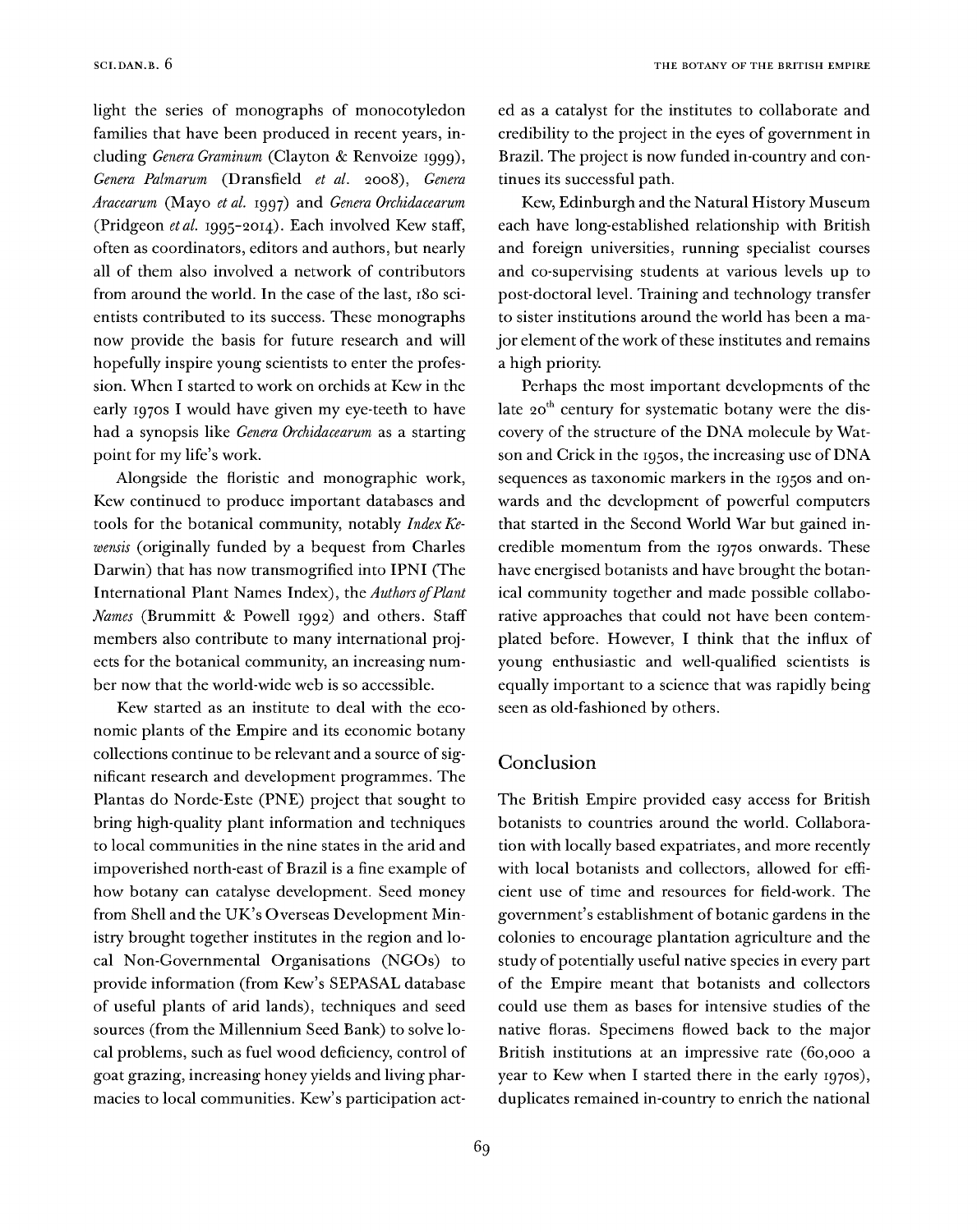herbaria while those collections were enhanced by the accurate identification and naming provided by botanists at Kew and by the flow of potential new crops to the colonial gardens.

Although it is currently fashionable to decry this (e.g., Figueiredo & Smith 2010; Smith & Figueiredo 2011), many benefits for botanical science, agriculture, horticulture and conservation have accrued as a result. The major botanical collections, such as at Kew, have the advantage of relatively comprehensive geographical and systematic scope, good curatorial standards, accessibility, a large, dedicated and well-qualified staff and efficient and effective networks. Furthermore, many are situated in regions of relative political, climatic and geological stability that has enabled them to survive for two centuries or more. Comprehensive collections provide the basis for wide-ranging systematic and related projects, including training and technology transfer. Botanic gardens and botanical institutes around the world continue to consult and collaborate with Kew for the same reasons.

The Hookers' legacy provided Kew with a base for major botanical projects, the first being Bentham and Joseph Hooker's *Genera Plantarum,* competed in 1883. The collections at Kew have continued to grow and develop during the 20<sup>th</sup> and early  $2I<sup>st</sup>$  centuries. One result has been that Kew has taken a leading role in several large-scale and long-term projects that smaller institutes cannot contemplate on their own. Major floras, notably a series of southern and tropical African floras have been completed. Major monographs of economically important plant families have been successfully published. Kew botanists have played a significant role in the new APG III (http://www.mobot.org/MOBOT/research/APweb/). The institution has also continued to play a major role in training, conservation and development projects around the world. It established or helped establish the Herbarium Techniques and Botanical Garden Management Courses, the World Conservation Monitoring Centre for plants, the Survey of Economic Plants for Arid and Semi-Arid lands (SEPASAL) and Plant Resources of Tropical Africa (PROTA) programmes, the Millennium Seed Bank network and much else.

Institutes, such as Kew, the Natural History Museum and Edinburgh, face many challenges over the next few years such as the loss of political will and funding, taxonomy not being taught at universities, taxonomic expertise not being replaced and the demand for short-term, high impact science and marketable products. In a period of rapid change and the loss of taxonomic expertise, I provide here my assessment of the strengths, weaknesses, threats and opportunities for a collection such as Kew (Table 1). In a challenging time, the botanical community needs more than ever to speak with one voice and make clear the contribution it makes and can continue to make to solve the world's many problems, not least of which are overpopulation and the associated changes of climate that seem now to be inevitable. Taxonomic botany has a major role to play in meeting the challenges of feeding a rapidly increasing world population when biodiversity and ecosystems are increasingly threatened. It is a challenge that we can meet but only by working together and by challenging the political and scientific elites to recognise that collection-based systematic botany is still relevant and can provide solutions.

#### References

- Agnew, A. (1974). *UplandKenya Wildflowers.* Oxford University Press, Oxford.
- Aiton, H. (1789). *Hortus Kewensis, or, a Catalogue of the Plants Cultivated in the Royal Botanic Garden at Kew.* Vol. 1-3. George Nicol, London.
- Aiton, H. & Aiton, W.T. (1810-1813). *HortusKewensis, or, a Catalogue oflthe Plants Cultivated in the Royal Botanic Garden at Kew. By the late WilliamAiton. The second edition enlargedby WilliamTownsendAiton, gardenerto hisMajesty.* Vol. 1-5. London Longman, Hurst, Rees, Orme & Brown, London.
- Brown, R. (1810). *Prodromusflorae Novae Hollandiae et Insulae van-Diemen, exhibens characteres plantarum quas annis 1802- 1805 per oras utriusque insulae collegit et descripsit Robertus Brown; insertispassim aliisspedebus auctori hucusque cognitis, seu evulgatis, seu ineditis praesertim Banksianis, in primo itinere navarchi Cookdetectis.* R. Taylor & Co. andJ.Johnson & Co., London
- Brummitt, R.K. & Powell, C.E. (1992). *Authors of Plant Names.* Royal Botanic Gardens, Kew.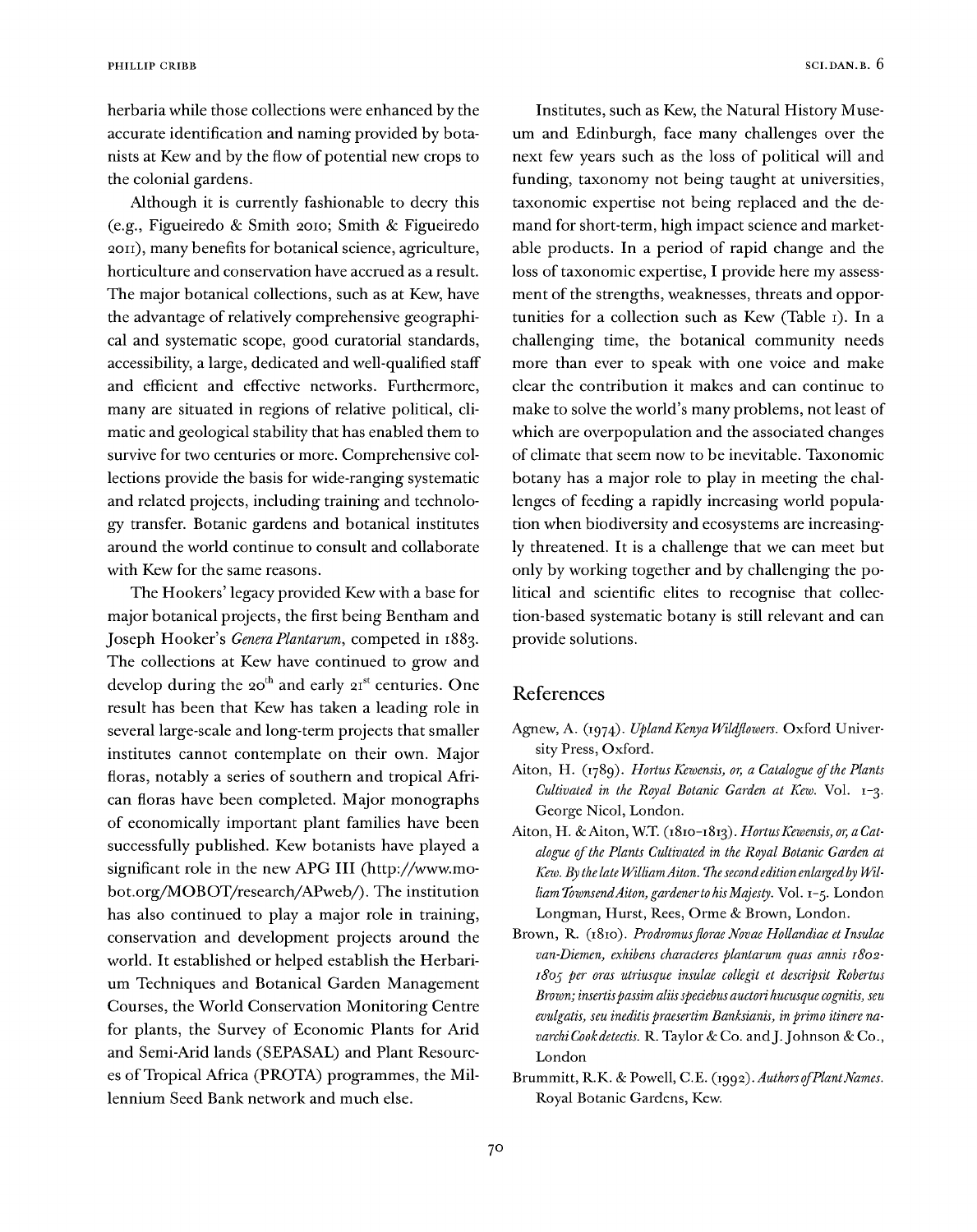- Candolle, R. de & Radcliffe Smith, A. (ig8i). Nathaniel Wallich MD, PhD, FRS, FLS, FRGS, (1786-1854) and the herbarium of the Honourable East India Company and their relation to the de Candolles of Geneva and the Great Prodromus. *BotanicalJournaloftheLinnean Society* 83(4): 325-348-
- Clayton, D. & Renvoize, S. (iggg). *Genera Graminum.* Royal Botanic Gardens, Kew.
- Dance, S.P. (1980). Hugh Cuming (1791-1865), Prince of collectors. *Journal ofthe Societyforthe Bibliography ofNatural History* 9(4): 477-501.
- De Beer, G.R. (ig53). *Sir Hans Sloane and the British Museum.* Oxford University Press, Oxford.
- Desmond, R. (igga). *TheEuropean Discovery oftheIndian Flora.* Oxford University Press, Oxford.
- Desmond, R. (2007). *The History ofthe Royal Botanic Gardens,* Kew. 2<sup>nd</sup> ed. Royal Botanic Gardens, Kew.
- Dransfield, J., Uhl, N., Asmussen, C.W., Baker, W.J., Harley, M.M. & Lewis, C.E. (2008). *Genera Palmarum, the Evolution and Classification ofPalms.* Ed. 2. Royal Botanic Gardens, Kew.
- Figueiredo, E. & Smith, G. (2010). The colonial legacy in African plant taxonomy. *South African Journal ofScience* 106(3-4): Article Number 161, 4 pp. doi: 10.4102/saja. vio6i3/4.161.
- Friis, I. (2017). Temperate and tropical plant collections: The changing species concept and other ideas behind their development. *Scientia Danica, B (Biologica)* 6:15-38.
- Gasgoigne, J. (igg8). *Science in the Service ofEmpire: Joseph Banks, theBritish State and the Uses ofScience in theAgeofRevolution.* Cambridge University Press, Cambridge.

Mabberley, D. *(wfifif). JupiterBotanicus: RobertBrown oftheBrit-*

*ish Museum.].* Cramer, Braunschweig & The British Museum, London.

- Macgregor, A. (ed.). (igg4). *Sir Hans Sloane: Collector, Scientist, Antiquary.* British Museum Press, London.
- Mayo, S .J., Bogner, J. & Boyce, P.C. (igg7). *The Genera of Araceae.* Royal Botanic Gardens, Kew.
- Prendergast, H.D.V., Jaeschke, H.F. & Rumball, N. (2001). *A Lacquer Legacy atKew: TheJapanese Collection ofJohn Quin.* Royal Botanic Gardens, Kew.
- Pridgeon, A.M., Cribb, P.J., Chase, M.A. & Rasmussen, F.N. 61995-2014). *Genera Orchidacearum.* Vol. 1-6. Oxford University Press, Oxford.
- Sanjappa, M. & Venu, P. (2017). Indian herbaria: Legacy, floristic documentation and issues of maintenance. Sa*entiaDanica, B (Biologica)* 6: I4g-i62.
- Sloane, H. (1707-1725). *A Voyage to Madera, Barbados, Nieves, St Christopher andJamaica, with the natural history ofthe herbs and trees,four-footedbeasts,fishes, birds, insects, reptiles, &c. ofthe last ofthose islands; to which isprefix'd an introduction, wherein is an account ofthe inhabitants, air, waters, diseases, trade, &c. ofthat place, with some relations concerning the neighbouring continent, and islands ofAmerica. Illustrated with thefigures ofthe things describ'd, which have not been heretofore engraved; in large copper-plates as big asthe life.* Vol. 1-2. Printed for the author, London.
- Smith, G. & Figueiredo, E. (2011). Responsible species description. A change of attitude is needed to facilitate and improve access to biological material. *Faxon* 60(6): I549-I551-

Turner, W. (1551-1568). *A newHerball.* Barckman, Köln.

Uyama, K. (2006). *Review ofJapanese Paper'Washi'madefrom* Broussonnettia *Species: with Reference to the Parkes Collection Exhibit atKew.* Royal Botanic Gardens, Kew.